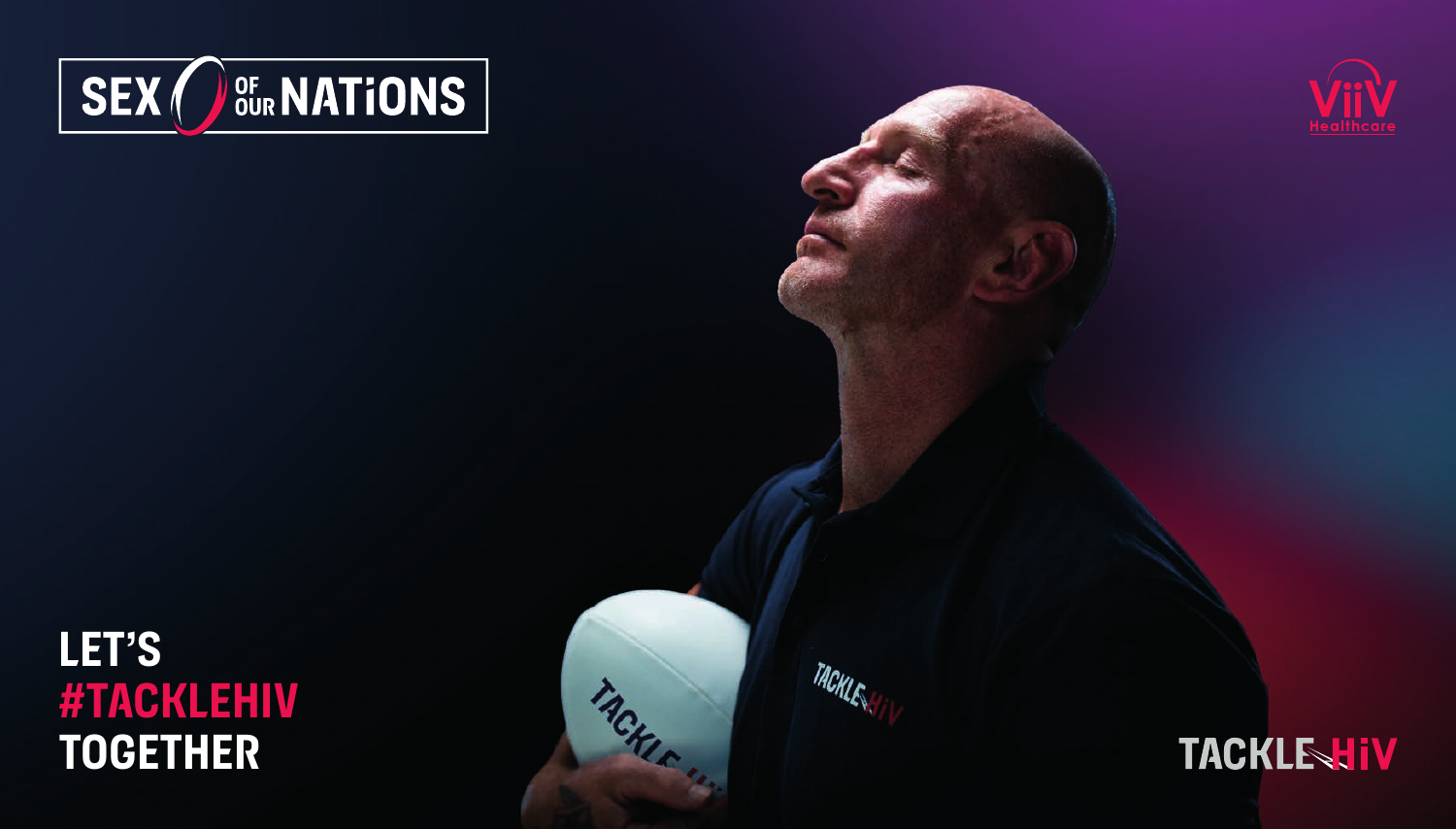### **garet h**

**Since announcing my sexuality and finding out I have HIV, I have learnt so much about people's acceptance of those who are different from them, about the virus and about how it affects those living with it.** 

As the Sex of our Nations report clearly demonstrates, awareness and understanding of different sexualities and HIV varies from country to country. HIV is still misunderstood and therefore stigma still exists. I have heard first-hand stories of how deeply this stigma and selfstigma affect people living with HIV and I am determined to change this. I am a proud gay man living with HIV and I am leading a full, normal and happy life. I am taking HIV treatment which is working and as such, I cannot pass HIV onto my partner. Science and medicine are so advanced now but public awareness and attitudes lag behind. I am choosing to Tackle HIV, for myself and everyone living with HIV.

**Gareth Thomas**, Wales and The British & Irish Lions CBE

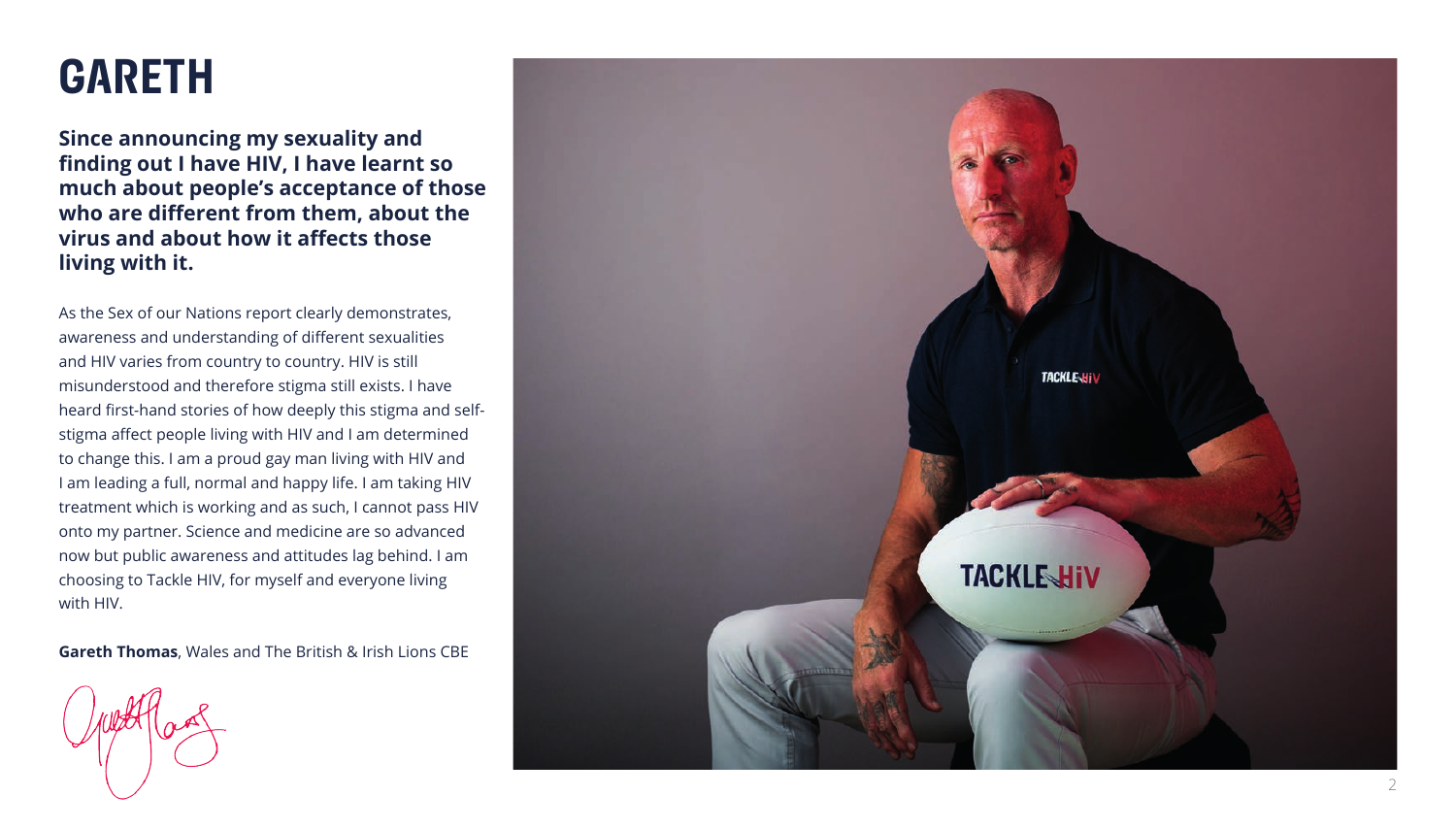#### **40 YEARS OF SCIENTIFIC ADVANCES**



HIV treatments have improved enormously – standard of care is now **one pill a day.**



### **Tackle HIV Sex of our Nations Survey**

**Since the first cases of HIV were identified 40 years ago, huge medical advances have meant that people with HIV can now live normal lives. In just a few decades, an HIV diagnosis has been transformed from a potential death sentence into a manageable long-term condition.<sup>1</sup>**

However, public knowledge and awareness of sexual health issues have not kept pace with scientific progress; people with HIV still face stigma and discrimination and many people are still unaware of how to protect their sexual health.

**The Tackle HIV Sex of our Nations Survey<sup>2</sup>** asked 6,000 adults in the six nations (England, Scotland, Ireland, Wales, France and Italy) about their attitudes towards sexuality, sexual health and HIV; the results highlight that, although great progress has been made in recent years to increase knowledge and understanding, misperceptions and myths continue to exist. Moreover, attitudes around sexual health issues vary from country to country, between cities and rural areas and among different age groups.

*"There is still so much more that all of us need to do to make sure that we are providing people with up to date, relevant information that starts to destigmatise sex, sexuality, sexual orientation, gender identity and HIV."*



**Ian Green**

Chief Executive, Terrence Higgins Trust, UK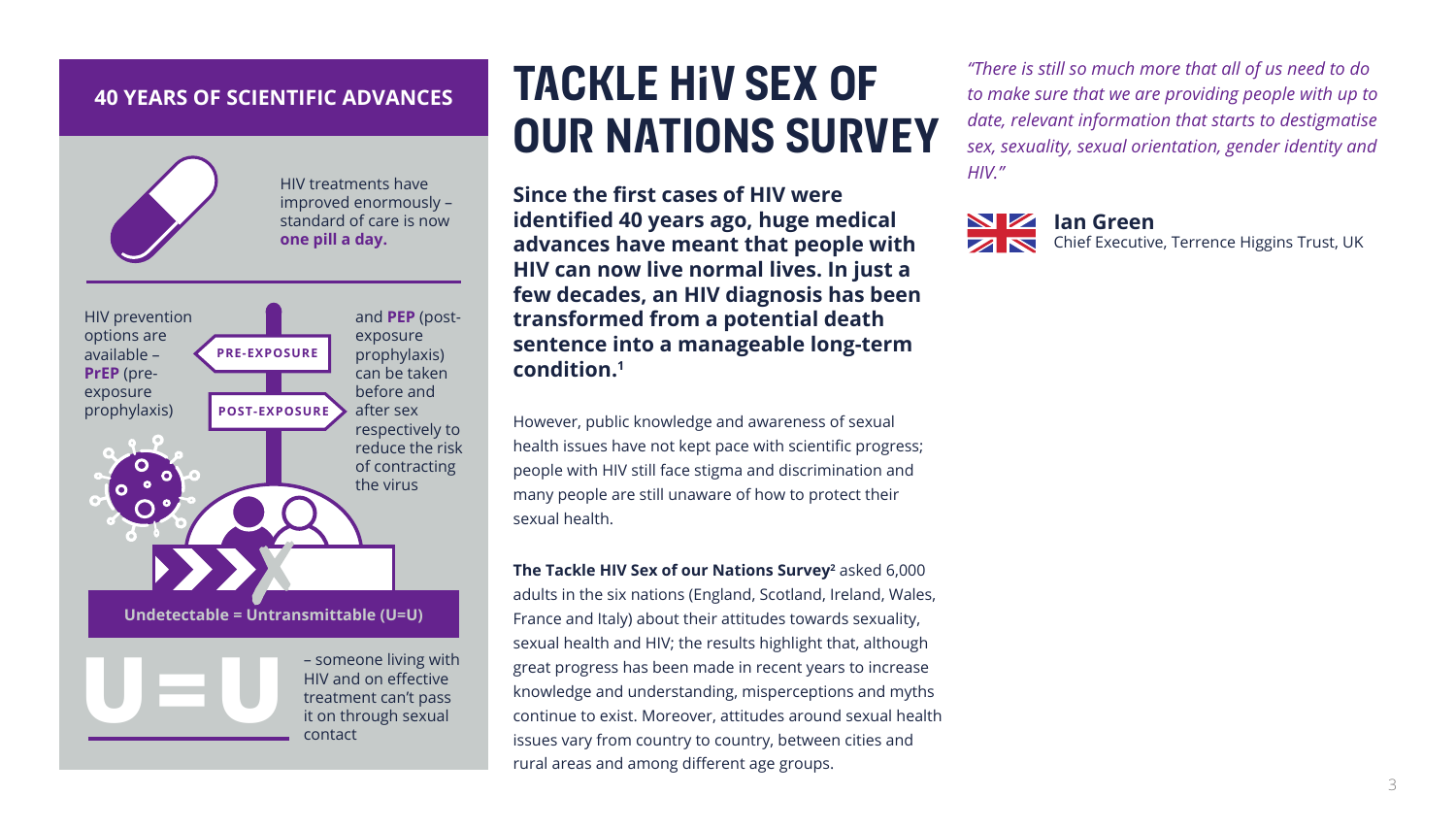### **Sexuality**

**The majority of people in the six nations are accepting and supportive of people who are gay or bisexual. Some countries appear more progressive than others but some level of prejudice exists in every country.**

*"Only 66% of people were accepting of sexuality and what that brought home to me was how much of a bubble those of us who work in sexual health and HIV exist in. If you asked this question to people who work in sexual health the figure would be much higher. Sometimes we lose sight of the fact that some of the things that we just take for granted might not be so accepted in the general population."* 



### **Dr Nneka Nwokolo**

Honorary Consultant Physician in Sexual Health and HIV Medicine and Senior Global Medical Director at ViiV Healthcare, UK

*"Young people are more accepting of those who are homosexual, transgender, non-binary or queer. Although times are changing, in general in Italy the situation is not easy for the LGBTQ community and*  *attitudes are very different in big cities compared to those in the countryside."* 

#### **Daniele Calzavara** Checkpoint Milano, Italy

*"It takes a long time to change the perception and the perspective of a nation. If you don't know a homosexual or bisexual person, it's not something that is normalised within your environment. Until more people are open about their sexuality we won't normalise it."* 



**Heterosexual** - Someone who is largely or exclusively romantically and/or sexually attracted to people of a different gender

**Homosexual/Gay** - Someone who is romantically and/or sexually attracted to people of the same gender

**Bisexual** - Someone who is romantically or sexually attracted to people of more than one gender

**Trans** - Anyone whose gender is not the same as the gender they were given when they were born

**Non-binary** - Someone who doesn't identify as either male or female

**Queer** - An umbrella term used by some to describe members of the LGBT+ community



In France, **one in five** people (**20%**) said they were **not at all** accepting of people who are gay

**63%** of people are completely accepting and supportive of bisexuality

**63%**

**AAAAAAAAAAA**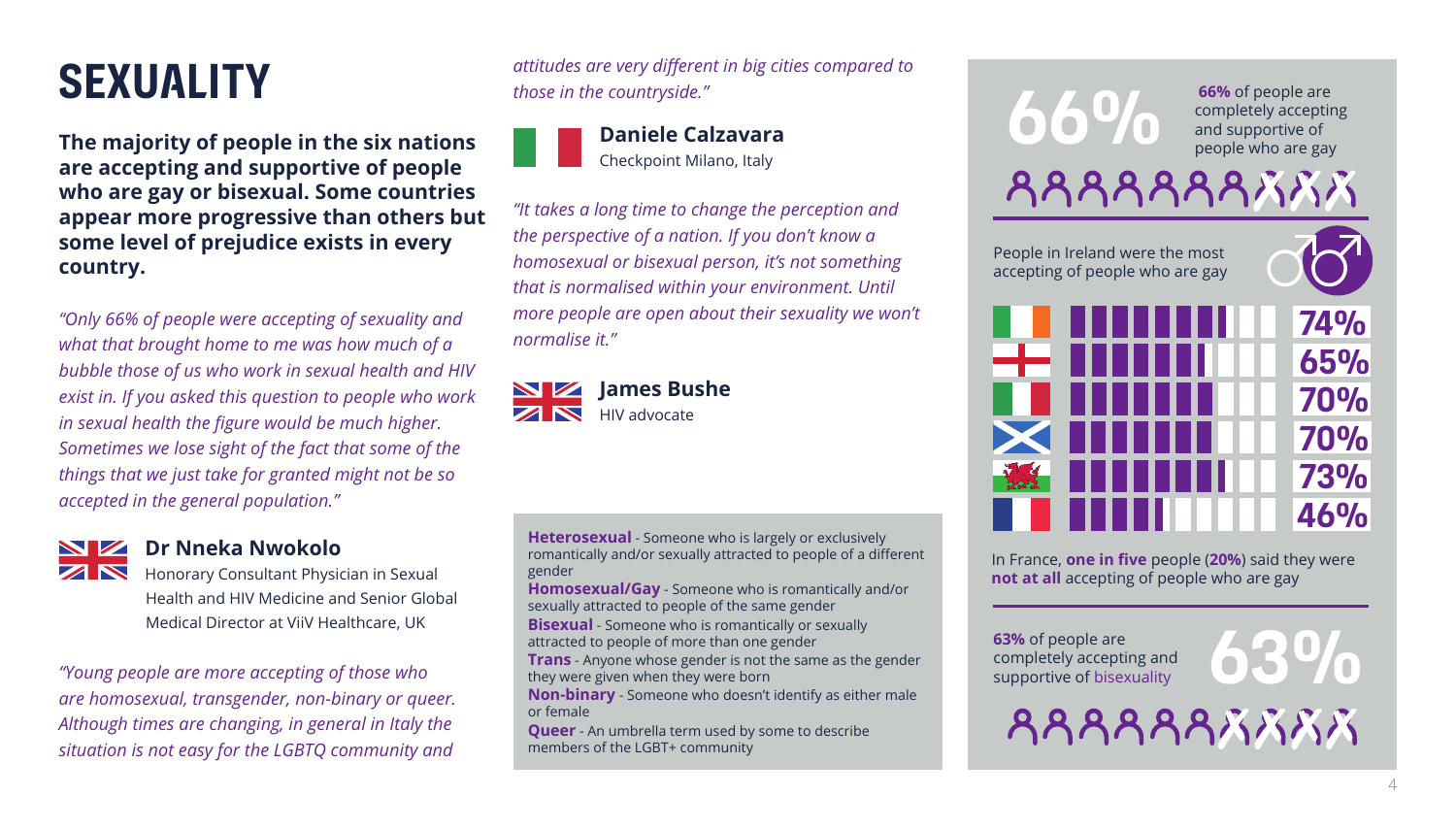Half of people asked (**53%**) said they would consider having an STI test but only **26%** have previously had one

**45%** of people said they would consider having an HIV test but only **22%** have previously had one

**29%** said they would not consider having an STI test as they do not think they are at risk



**1/2**

Around **1 in 16** people living with HIV in the UK are not aware they have the virus.3

N

8888888888

**28%** said they would not consider having an HIV test as they do not think they are at risk

**16**

 $0 - IN - 0$ 



**Attitudes to sexual health vary across the nations, but the vast majority (84%) of people say that their sexual health is a high or very priority for them. However, the results show that many are still reluctant to test themselves for sexually transmitted infections (STIs) or HIV.** 

Anyone who is sexually active is potentially at risk of acquiring an STI or HIV, so it is important that everyone gets tested, whatever their sexuality or gender identity. Experts suggest that shame, stigma and fear of being judged may be barriers to testing.

*"In France, access to screening has improved in the last few years and so it is quite easy to screen yourself for STIs and HIV. There is a general message that everyone should be screened at least once for HIV during their sexually active years. This message is understood quite well, but we can still do better."* 

#### **Dr Alain Makinson**

Infectious Disease Consultant, Montpelier University Hospital, France

*"These results show how much more we need to do to persuade people that testing for their sexual health is an important part of their healthcare, and we need make it easier for them to do it."*



Secretary, Fast Track Cardiff, Wales

*"Sexual health screening tests should be as normal as getting a cholesterol check or any other standard health screening."* 



**Ian Green**

ZN Chief Executive, Terrence Higgins Trust, UK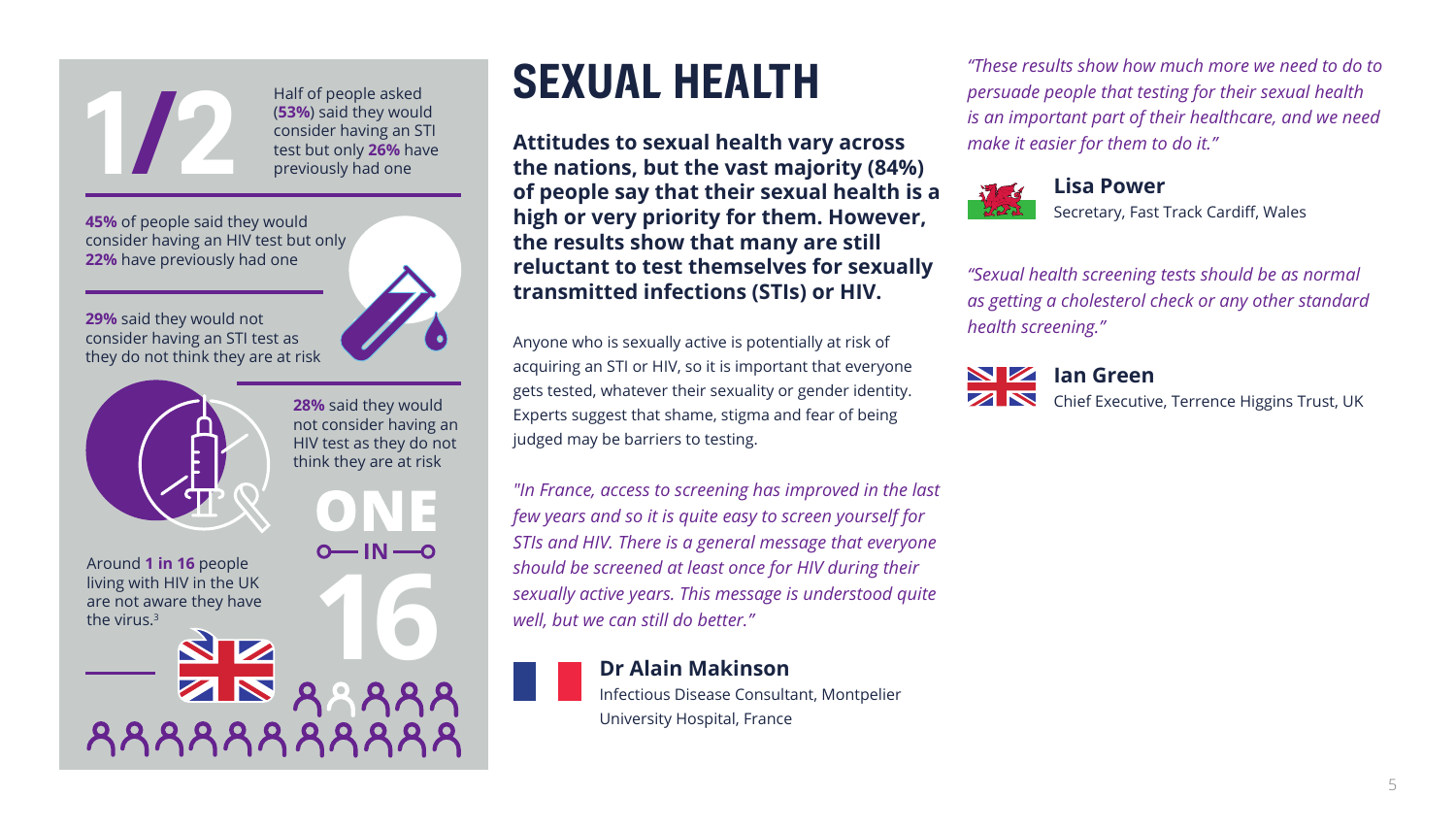# **Knowledge of HIV and risk**

**The survey highlighted that there is still a lot of misinformation and misunderstanding around HIV, particularly around how it is transmitted, how it is treated and who is at risk.**

*"There have been tremendous advances in treatment – people can have a normal life expectancy because we have really effective treatments which mean that people can't pass the virus on through sexual contact – but unfortunately this has not translated into big advances in awareness and understanding."* 



#### **Dr Nneka Nwokolo**

Consultant Physician in Sexual Health and HIV Medicine and Senior Global Medical Director at ViiV Healthcare, UK

*"The public perception of what someone looks like with HIV or AIDS is from 30 or 40 years ago – of people wasting away. Gareth and I ran a half marathon last year and both of us are living with HIV but we don't look like typical HIV patients from the 1980s. HIV* 

*doesn't limit you in any way – the only limitations come from your own mind."* 

#### **Becky Mitchell MBE**  $\overline{\mathbf{z}}$   $\overline{\mathbf{w}}$ HIV advocate

*"It's safer to have a relationship with someone who has had their HIV diagnosed and is on treatment than it is to have sex with someone who doesn't know their status."* 



#### **Lisa Power**

Secretary, Fast Track Cardiff, Wales

*"Our focus on HIV and HIV prevention over many years has been very targeted. We've really zoomed in on the population groups that are disproportionately affected – gay men, people who inject drugs, transgender people, heterosexuals that come from countries where HIV is endemic. We haven't had any mass public health messaging for just the general population around HIV prevention, and because of that focus some people haven't received the messages at all. We need to remind the whole population that it's not who you are but what you do that provides the opportunity for HIV to be acquired or transmitted."*





**52%** don't think that heterosexual women are at risk of acquiring **HIV** 

**50%** don't think that heterosexual men are at risk of acquiring HIV

**50%**

**69%** of people in France don't think heterosexual men or women are at risk of HIV



In 2020, **49%** of new HIV diagnoses in England were in heterosexual people vs **45%** in gay and bisexual men.

Only **22%** of people know that if someone with HIV is on effective treatment they cannot pass it on to their sexual partner





**46%** of people in Ireland thought that if someone with HIV is on effective treatment they can still pass it on to their sexual partner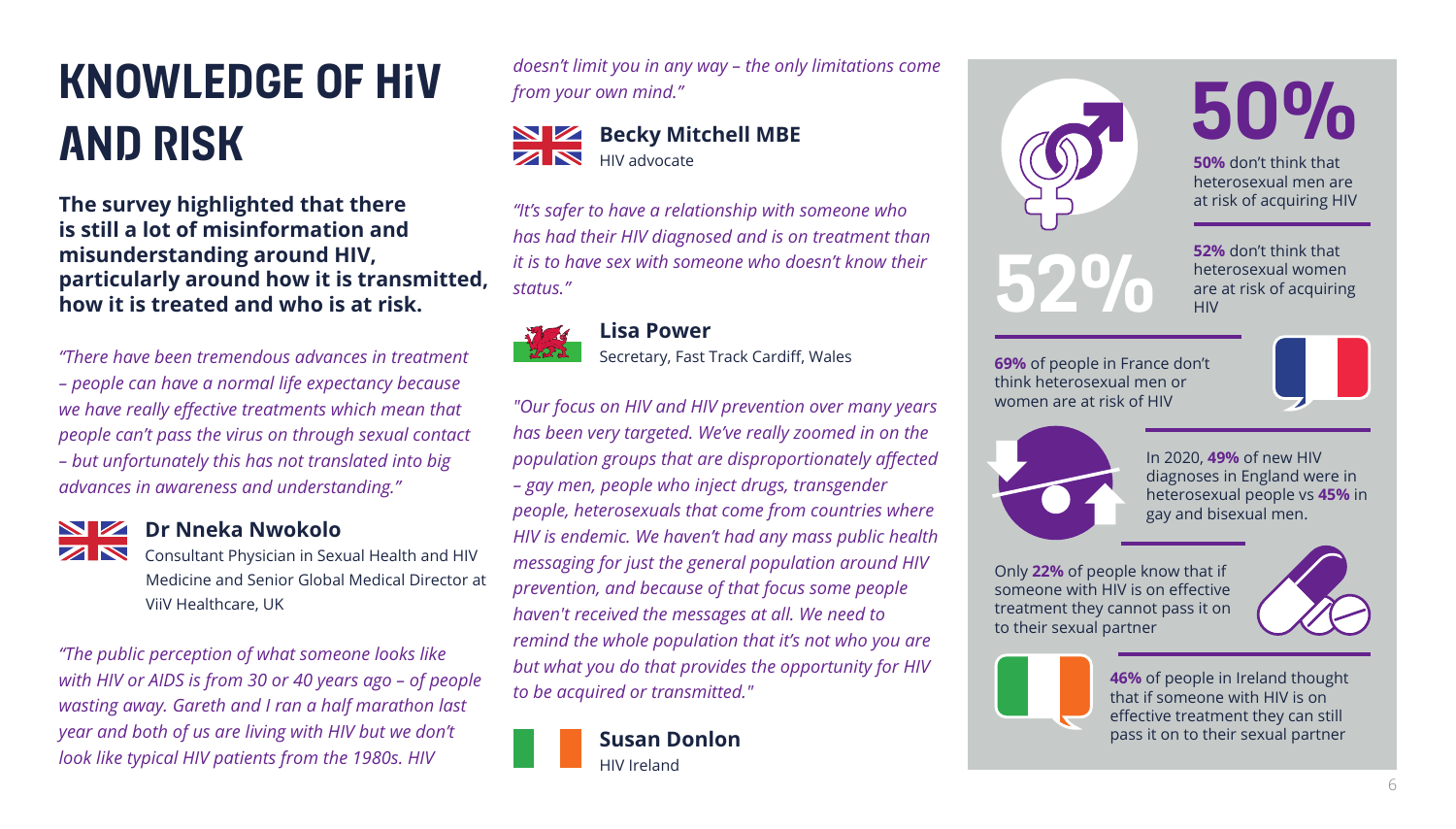

**58%** of people said that if their partner was diagnosed with HIV they would (**18%**) or might (**40%)** end the relationship

Of the people who said they would end the relationship:



**26%** said they would not be able to cope with their partner being sick or dying

**14%**





Eliminating all forms of HIV-related stigma and discrimination is fundamental to achieving the global target of ending HIV/ AIDS as a public health threat by **2030**. 6



### **HIV and stigma**

**Many people living with HIV or at risk of HIV still face stigma and discrimination at work, with family and friends, in their community and even in healthcare settings.4,5 This undermines prevention, testing and treatment efforts. Educating people about HIV is the most effective tool for reducing stigma and improving the lives of those affected by the virus.** 

*"You can't see HIV, you have to have a test – it's the only way you will know if you have it or not. There is very good treatment for it and people with HIV can live a really productive life. Stigma is what drives people underground – it prevents people from testing and it prevents people from talking about HIV."* 

#### **NZ Rebecca Mbewe** ZN

HIV advocate, Salamander Trust

*"Many people in the general population don't know about U=U; this is a pity because this is one of the advances that makes disclosure more easy and reduces stigma. If people know that you are not infectious it* 

*completely changes the perception of HIV."* 

### **Professor Antonella D'Arminio**

Professor of Infectious Diseases, University of Milan, Italy

*"There is still some shame associated with an HIV diagnosis. I didn't share my diagnosis in the early stages because of the stigma I placed on myself; I thought HIV would bring shame on my family but the biggest stigma of all for me was self-stigma."* 

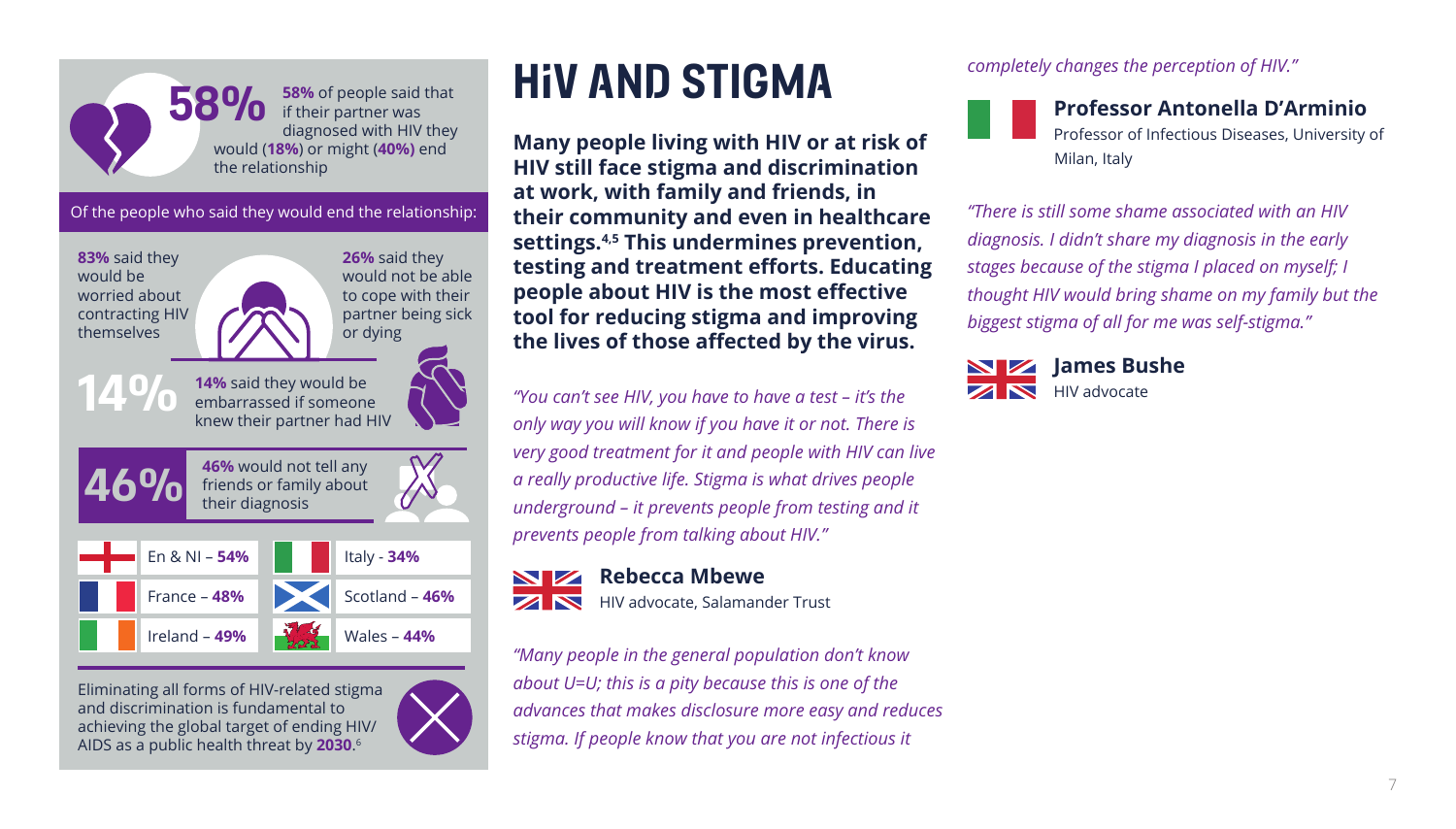# **Support from the rugby world**

*"HIV is still misunderstood and because of that stigma still exists. We create barriers with our own lack of understanding. Gareth has shown the world that HIV need not be a barrier to anything."*



#### **Kenny Logan** Scotland

*"The Sex of our Nations survey results show there's still a long way to go to stamp out the stigma still surrounding the HIV virus. We need to replace all of the incorrect beliefs people are holding onto with the realities. Look at Alfie, he leads a full and normal life and is an inspiration to so many."*



### **Shane Williams MBE**

Wales and The British & Irish Lions

*"The Sex of our Nations Report shows that across the nations we have a long way to go to with our understanding, acceptance and tolerance of different people's sexualities and identities. Sport has an* 

*important role to play in integration and inclusivity across the community."*

### **Nolli Waterman** England

*"Sport can serve as an intervention for public understanding and acceptance, reaching and inspiring individuals and communities to change their behaviour towards each other whatever their sexuality. We all love sport and should enjoy it together."*



### **Matt Dawson MBE**

England and The British & Irish Lions

*The Sex of our Nations report has shown that public willingness to have tests for STIs and HIV is still very low, despite saying their sexual health is high priority, and this is largely due to stigma. We need to break the stigma so that testing for HIV can help us on the journey to end transmission.*

> **Rory Best** Ireland and British & Irish Lions

**Let's #TackleHiV together**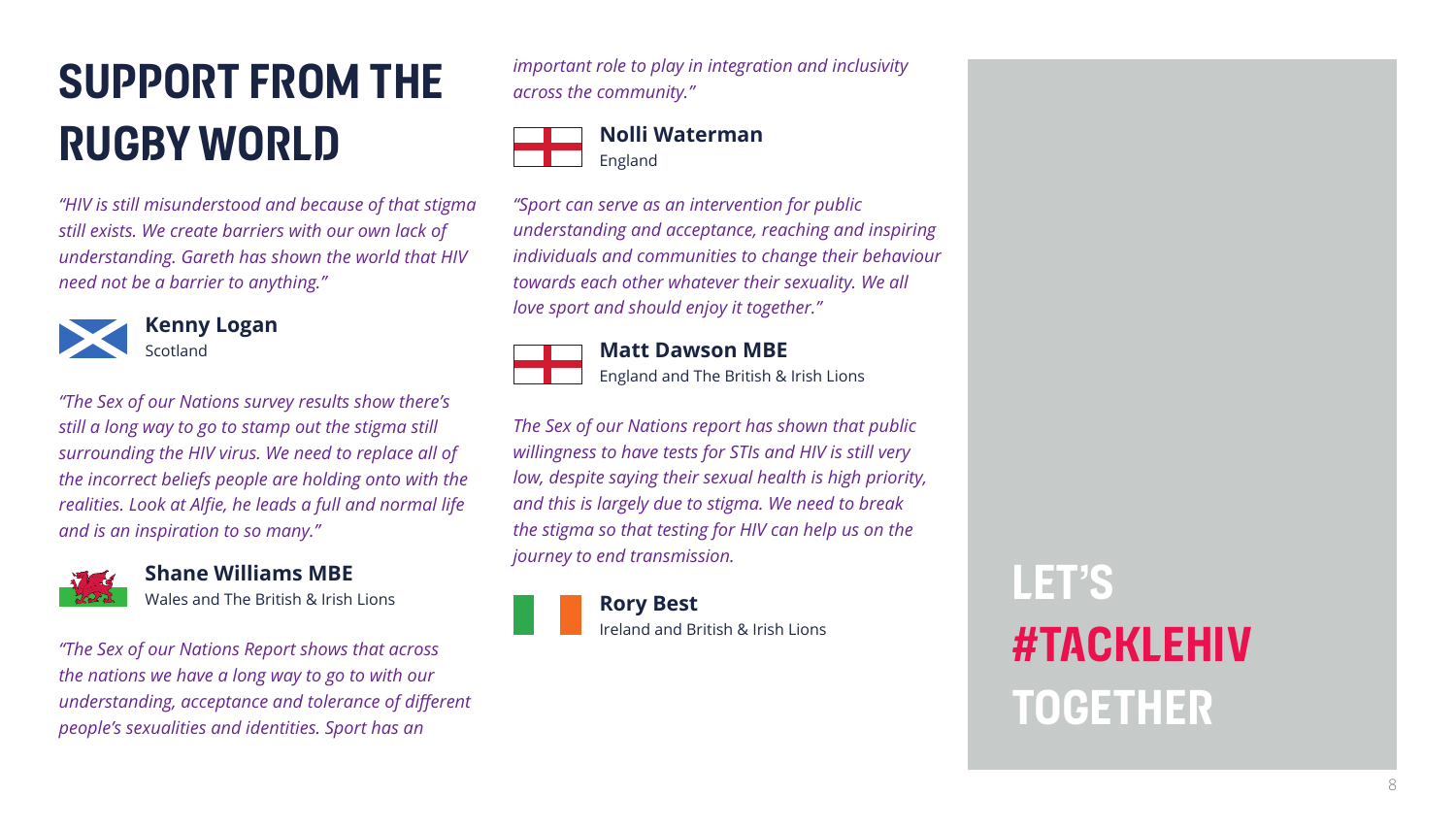# **Survey Demographics**

|               |             |                                                | AGE: 18-24 | 25-34 | $35 - 44$ | 45-54 | $55+$ |  |
|---------------|-------------|------------------------------------------------|------------|-------|-----------|-------|-------|--|
| <b>TOTAL</b>  |             | $6017$ $\circ$ 2945 $\circ$ 3045 $\circ$ 27    | 967        | 1432  | 1454      | 982   | 1182  |  |
|               |             |                                                |            |       |           |       |       |  |
|               |             |                                                |            |       |           |       |       |  |
| $-$ 1001      |             | $\circ$ 500 $\circ$ 500 $\circ$ 1              | 121        | 202   | 202       | 191   | 285   |  |
|               |             |                                                |            |       |           |       |       |  |
| 1003          | $\circ$ 500 | $500 - 3$<br>$\clubsuit$                       | 183        | 244   | 275       | 159   | 142   |  |
|               |             |                                                |            |       |           |       |       |  |
|               |             | $1002$ $\circ$ 528 $\frac{0}{465}$ $\circ$ 9   | 168        | 309   | 328       | 129   | 68    |  |
|               |             |                                                |            |       |           |       |       |  |
| 1007          |             | $\circ$ 434 $\circ$ 566 $\circ$ 7              | 250        | 281   | 217       | 169   | 90    |  |
|               |             |                                                |            |       |           |       |       |  |
| ■ 1002 3500 ₽ |             | $500 \div 2$                                   | 115        | 199   | 215       | 172   | 301   |  |
|               |             |                                                |            |       |           |       |       |  |
| <b>餐 1002</b> |             | $\circ$ <sup>1</sup> 483 $\circ$ 514 $\circ$ 5 | 130        | 197   | 217       | 162   | 296   |  |



 $\overrightarrow{y}$ 

**ANSIE**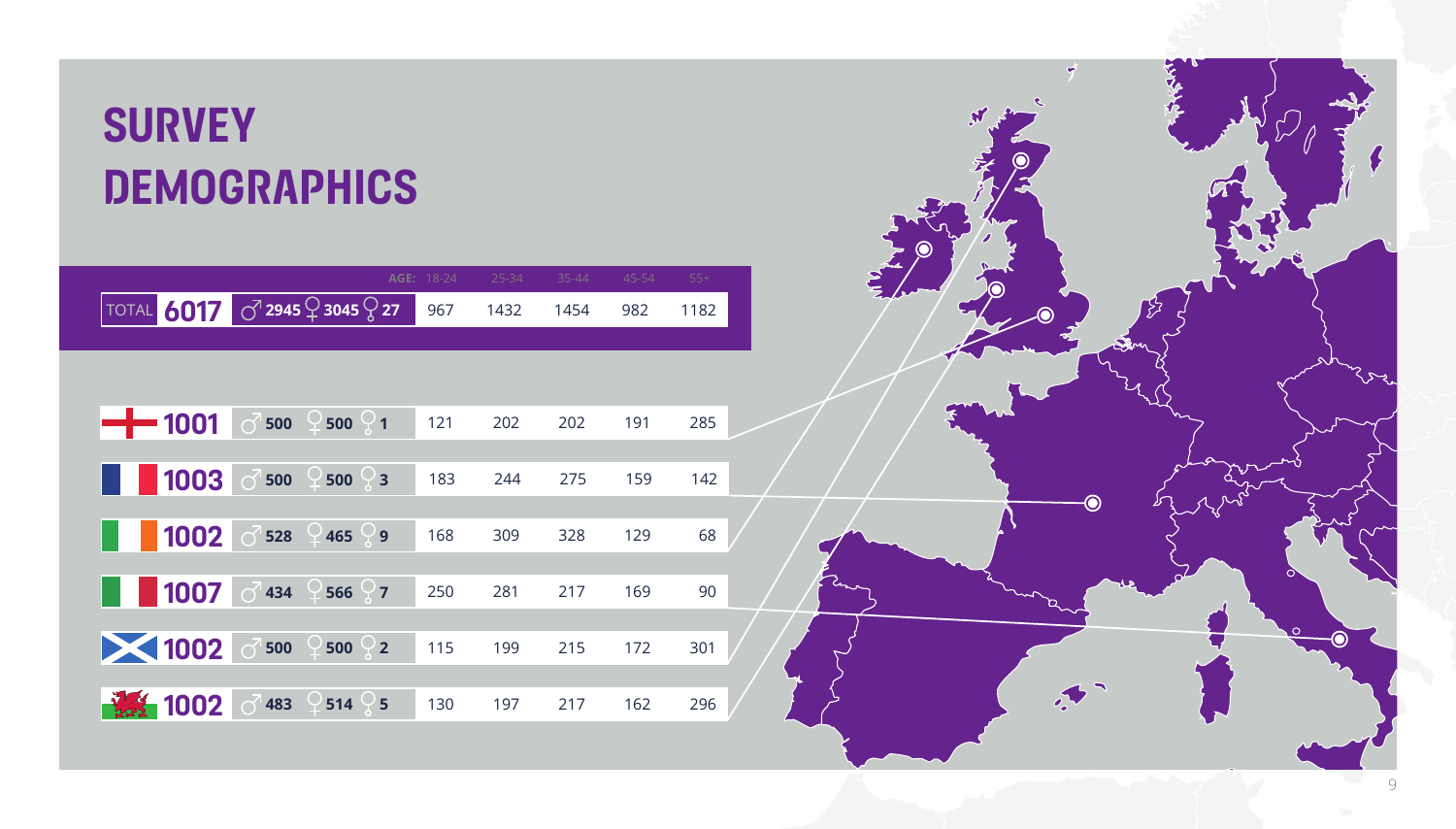

### **references**

- 1. Terrence Higgins Trust. Forty years since the first reported cases of HIV. *https://www.tht.org.uk/news/ forty-years-first-reported-cases-hiv*. Last accessed February 2022
- 2. Data on file. Research conducted by Yolo Communications December 2022
- 3. Terrence Higgins Trust. Heterosexual HIV diagnoses overtake those in gay men for first time in a decade. Available at: *https://www.tht.org.uk/news/heterosexualhiv-diagnoses-overtake-those-gay-men-first-time-decade*. Last accessed February 2022
- 4. Terrence Higgins Trust. Stigma. *https://www.tht. org.uk/hiv-and-sexual-health/living-well-hiv/sex-andrelationships/stigma.* Last accessed January 2022
- 5. Kings Fund. The future of HIV services in England. Shaping the response in changing needs. 2017. *https:// www.kingsfund.org.uk/publications/future-hiv-servicesengland.* Last accessed January 2022
- 6. UNAIDS. Global Partnership for Action to Eliminate All Forms of HIV-related Stigma and Discrimination. 2018. *https://www.unaids.org/sites/default/files/media\_asset/ global-partnership-hiv-stigma-discrimination\_en.pdf*. Last accessed January 2022